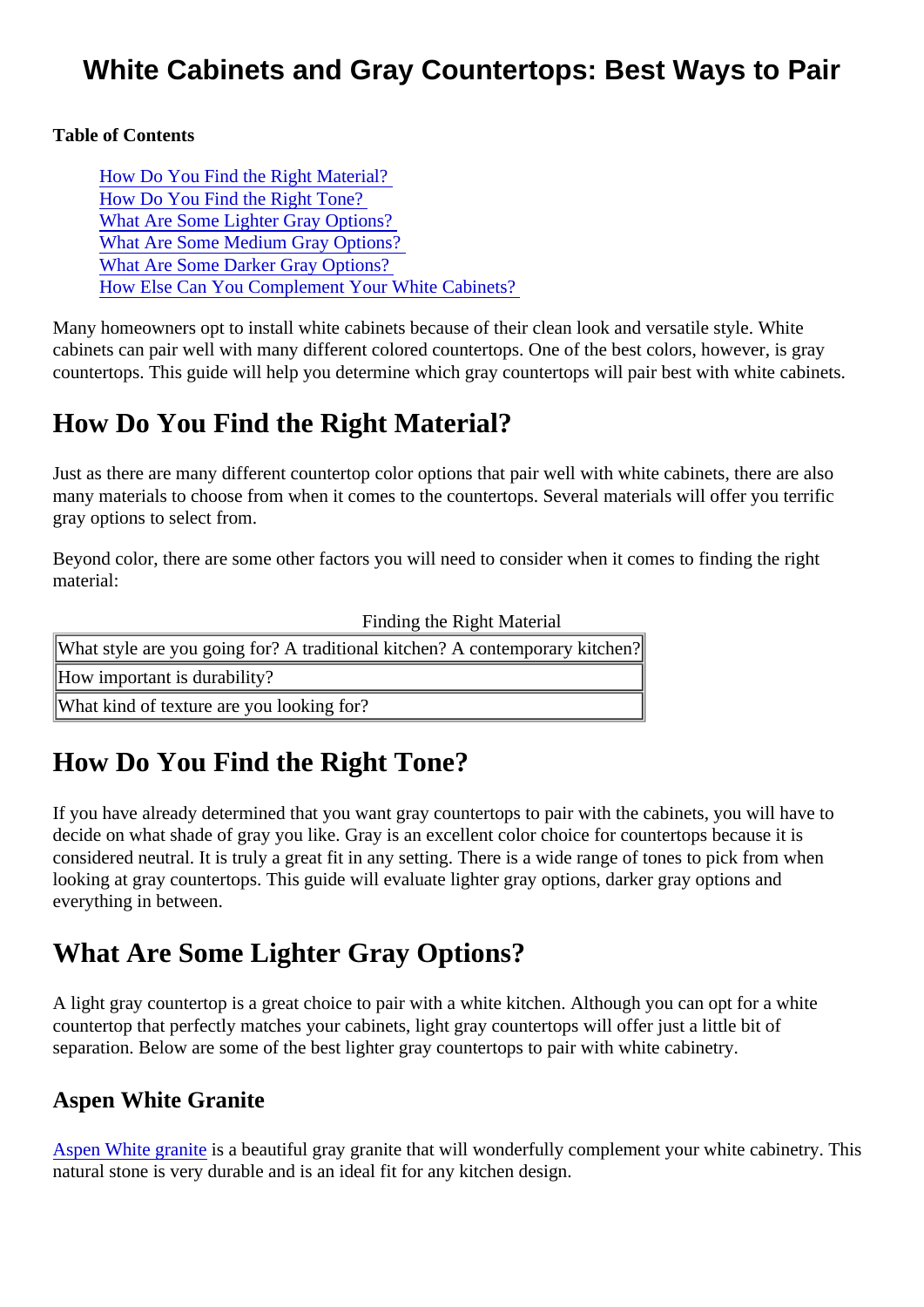### <span id="page-1-0"></span>Bianco Diamante Granite

[Bianco Diamante grani](https://marble.com/granite-countertops/bianco-diamante/199)tisanother great lighter gray colored countertop option. This granite has a gray base color that is accompanied by speckles of black, gray and white. This stone is an excellent choice for any white kitchen.

### 5110 Alpine Mist Caesarstone Quartz

Quartz is an engineered stone that has risen in popularity in recent years. This is due to the material's attractive appearance and durable qualities. If you are looking for a lighter gray quartz countertop option to pairwith your white cabinetshis materials an excellent choice.

## What Are Some Medium Gray Options?

Perhaps you want something that falls in between the lighter options above and the darker options below. There are many great medium gray options to choose from. Some of these options are analyzed below.

#### Carrara Silver Marble

If you want to add a touch of luxury to your space grate. Silver marbles a great material to choose. This stone is sure to be an excellent complement to your white cabinets. Marble countertops are some of the m desirable features in any home.

### Pietra Cardoso Slate

Slate is a great fit for a modern style white kitchen is particular stones a blue-gray shade that will look terrific paired with white cabinets.

## What Are Some Darker Gray Options?

A darker gray countertop can beautifully contrast white cabinets. The materials below will be a great fit for any white kitchen.

#### Silver Paradiso Granite

If you are looking to add some serious character to your white kitchen, construction granite With its dark gray background and distinctive white veining, this stone is a wonderful choice to pair with white cabinets. Add to its beauty the durability that granite countertops provide and you have a countertop that is truly ideal for any home.

#### 6003 Coastal Grey Caesarstone Quartz

This [dark gray quart](https://marble.com/quartz-countertops/6003-coastal-grey-caesarstone/841)izeaturesbeautiful lighter gray veining. You cannot go wrong installing this material to contrast your white cabinetry.

#### River Bed 680 Quantra Quartz